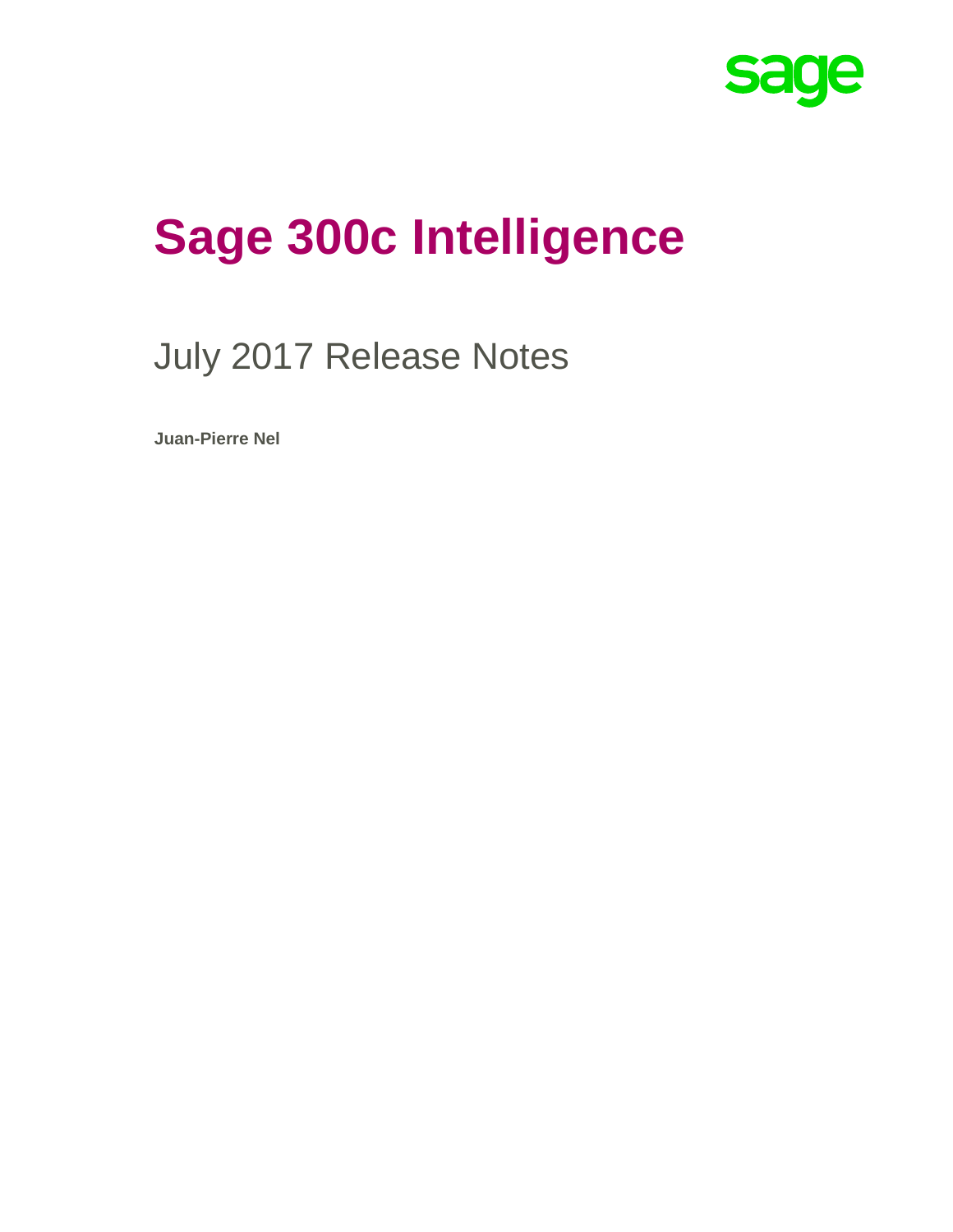#### Table of Contents

- 1.0 Introduction
- 2.0 Features & Enhancements
- 3.0 Known Issues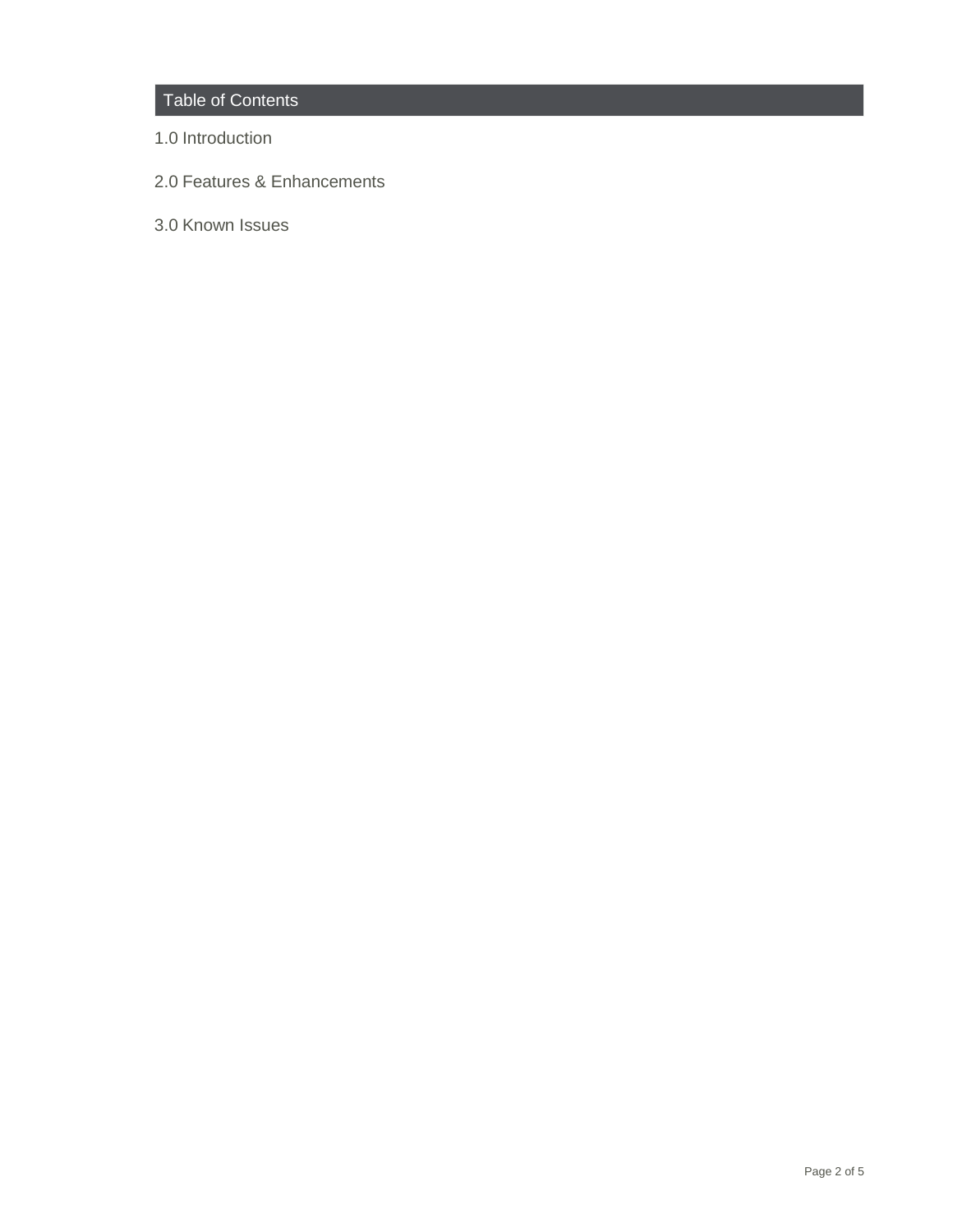## **1.0 Introduction**

#### **1.1 Purpose of the project**

This release of Sage Intelligence was initiated to add further enhancements to the November 2016 release of Sage 300c.

#### **1.2 Application Requirements**

- Sign-in credentials for Sage 300c
- A basic knowledge of accounting
- A basic knowledge of Sage Intelligence

#### **1.3 Browser Compatibility**

Windows Environment (latest version at time of release):

- Chrome
- Firefox
- Internet Explorer
- Opera
- Edge

Mac Environment (latest version at time of release):

- Chrome
- Safari

#### **1.4 Supported Languages**

- English
- French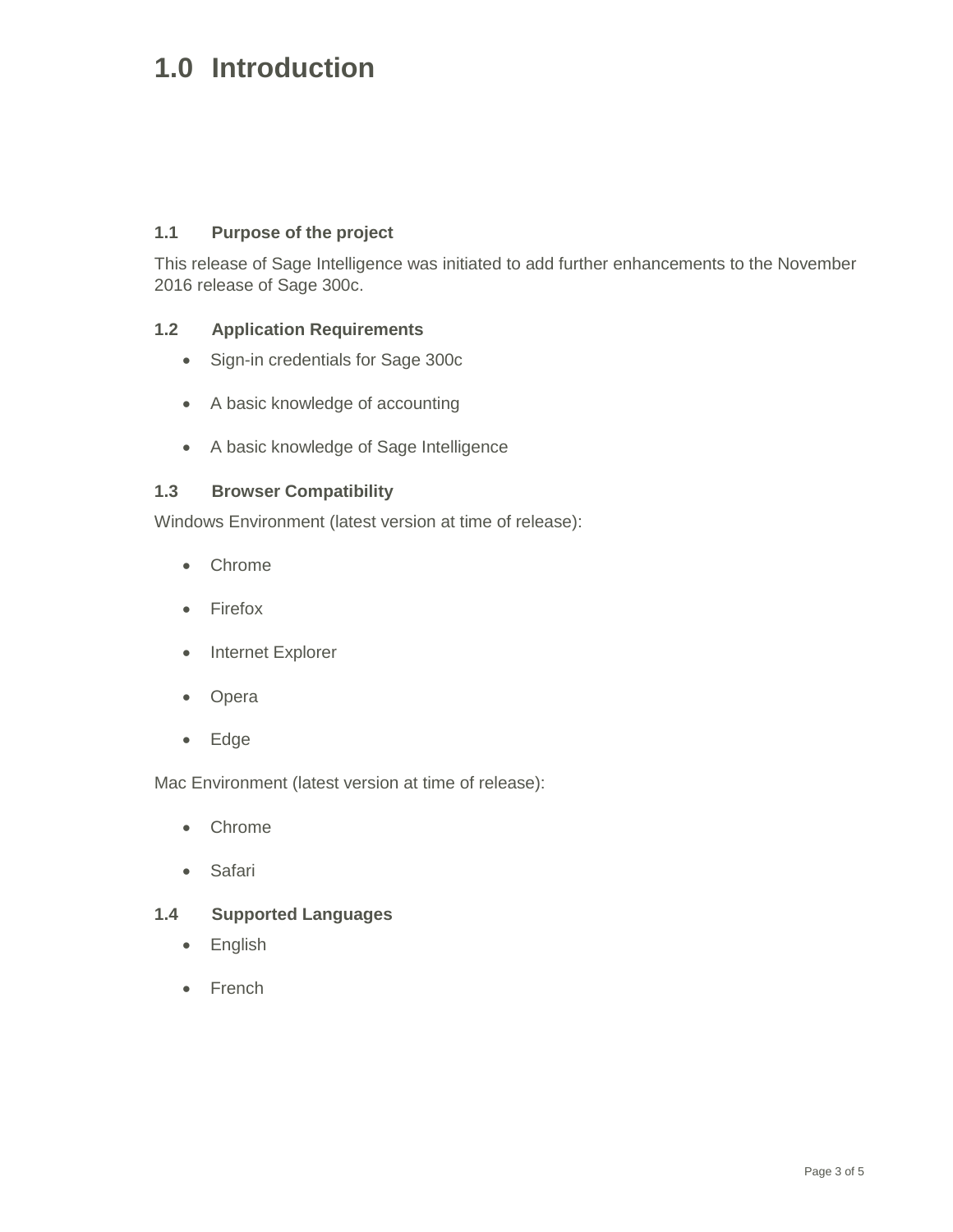## **2.0 Features & Enhancements**

#### **2.1 Enhanced folder structures**

As a means for more efficient user housekeeping, the ability to create custom folders has been implemented. Within each folder, the user has the ability to create subfolders, create and edit customized reports and management packs. The user can also *import* existing reports into the respective folder.

#### **2.2 Enhanced User Interface**

When running out a report, the user will be prompted to select certain report parameters. As a means to speed up the report generation process, we have enhanced the report parameter interface.

When choosing to run a report, the user will have to select the desired parameters.

To speed up the selection, the years that can be selected in the "Year" parameter is filtered by the company selected in the "Company" parameter. This way, the users will not erroneously select invalid years to base their reports on.